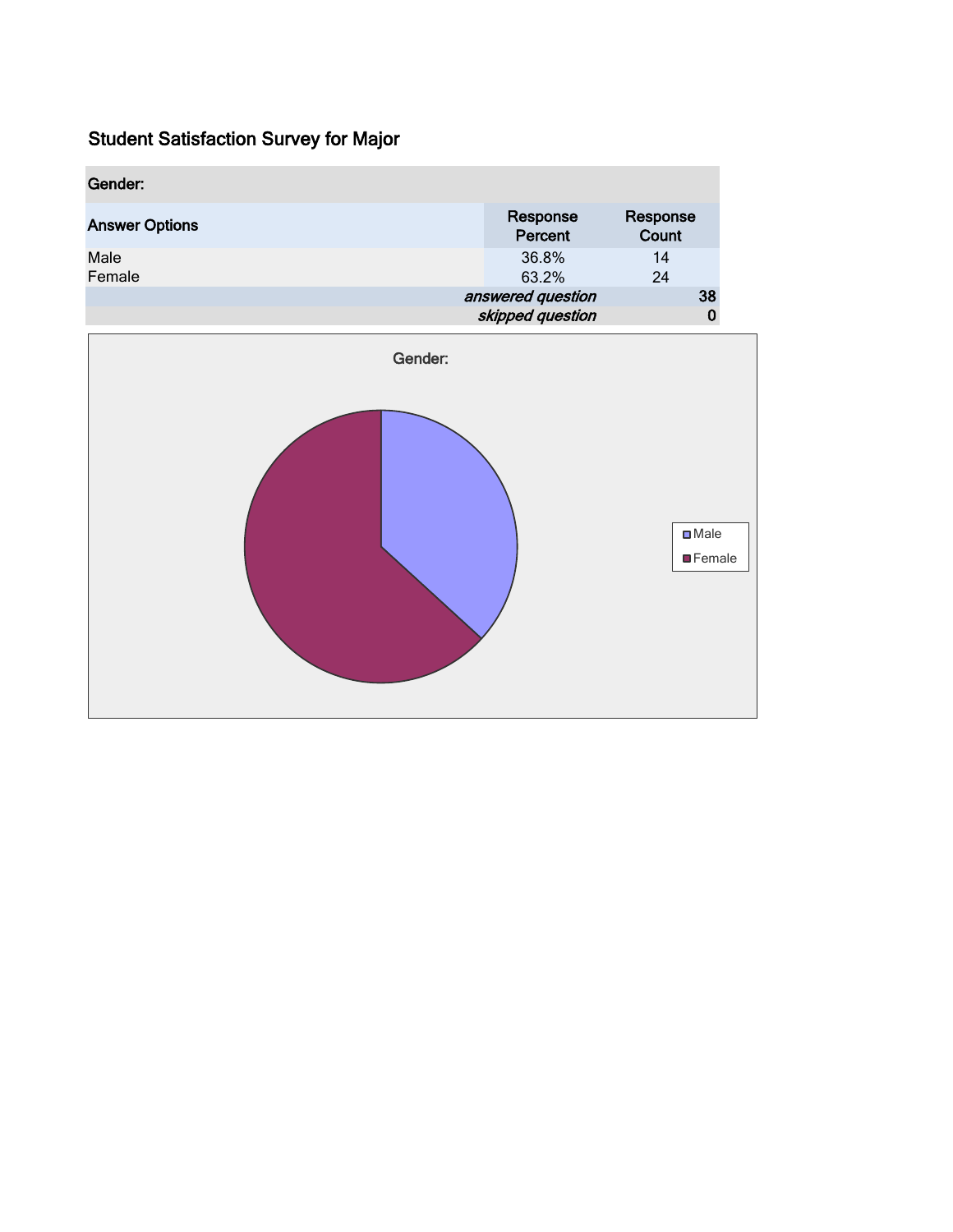| Campus:               |                     |                   |    |
|-----------------------|---------------------|-------------------|----|
| <b>Answer Options</b> | Response<br>Percent | Response<br>Count |    |
| National              | 84.2%               | 32                |    |
| Chuuk                 | 0.0%                | 0                 |    |
| Kosrae                | 2.6%                |                   |    |
| Pohnpei               | 7.9%                | 3                 |    |
| Yap                   | 5.3%                | $\overline{2}$    |    |
|                       | answered question   |                   | 38 |
|                       | skipped question    |                   | 0  |

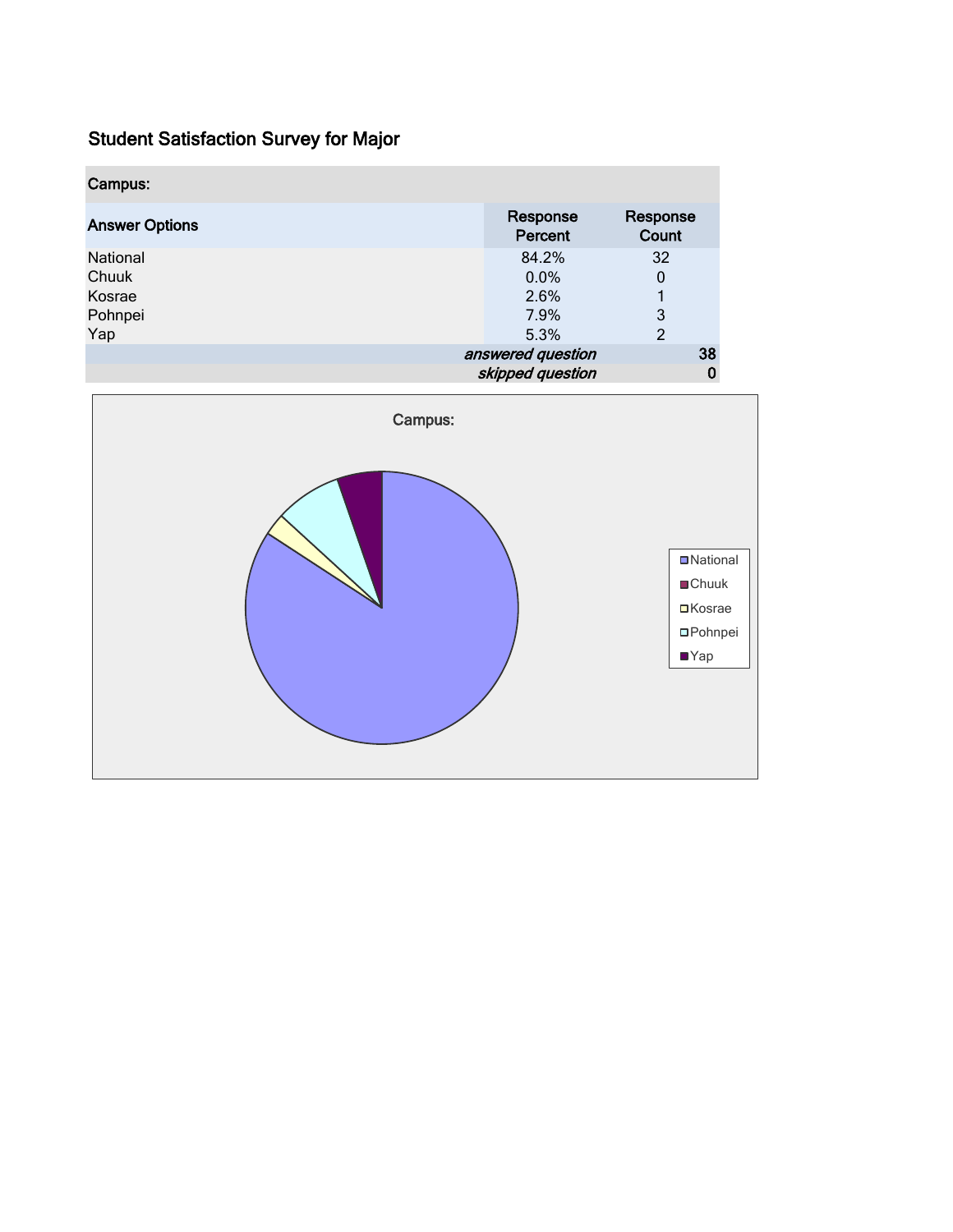| major:                                            |                                                  |                               |                                   |                                              |                                                 |                                                          |              |                             |                                                  |                                                |                             |                                             |                        |                   |                                       |
|---------------------------------------------------|--------------------------------------------------|-------------------------------|-----------------------------------|----------------------------------------------|-------------------------------------------------|----------------------------------------------------------|--------------|-----------------------------|--------------------------------------------------|------------------------------------------------|-----------------------------|---------------------------------------------|------------------------|-------------------|---------------------------------------|
| Associate of Science (A.S.)                       |                                                  |                               |                                   |                                              |                                                 |                                                          |              |                             |                                                  |                                                |                             |                                             |                        |                   |                                       |
| <b>Answer Options</b>                             | Ag. & Nat. Res.<br>Management                    | Agriculture                   | <b>Business</b><br>Administration | Computer<br>Information<br><b>Systems</b>    | <b>Hospitality and</b><br>Tourism<br>Management | <b>Marine Science</b>                                    | Nursing      | <b>Public Health</b>        | <b>Teacher</b><br><b>Education</b><br>Elementary | <b>Response Count</b>                          |                             |                                             |                        |                   |                                       |
| Majors:                                           | $\mathbf{0}$                                     | $\Omega$                      |                                   | $\Omega$                                     |                                                 |                                                          | $\mathbf{0}$ |                             |                                                  | $\overline{2}$                                 |                             |                                             |                        |                   |                                       |
| Associate of Arts (A.A.)<br><b>Answer Options</b> | <b>Health Career</b><br>Opportunities<br>Program | <b>Liberal Arts</b>           | Micronesian<br><b>Studies</b>     | Teacher<br>Preparation                       | <b>Response Count</b>                           |                                                          |              |                             |                                                  |                                                |                             |                                             |                        |                   |                                       |
| Majors:                                           |                                                  | 38                            | $\Omega$                          | $\overline{0}$                               | 38                                              |                                                          |              |                             |                                                  |                                                |                             |                                             |                        |                   |                                       |
|                                                   |                                                  |                               |                                   |                                              |                                                 |                                                          |              |                             |                                                  |                                                |                             |                                             |                        |                   |                                       |
| Associate of Applied Science (A.A.S.)             |                                                  |                               |                                   |                                              |                                                 |                                                          |              |                             |                                                  |                                                |                             |                                             |                        |                   |                                       |
| <b>Answer Options</b>                             | <b>Building</b><br>Technology                    | Electronics<br>Technology     | Telecommunicati<br>ons            | <b>Response Count</b>                        |                                                 |                                                          |              |                             |                                                  |                                                |                             |                                             |                        |                   |                                       |
| Majors:                                           |                                                  |                               | $\Omega$                          | $\Omega$                                     |                                                 |                                                          |              |                             |                                                  |                                                |                             |                                             |                        |                   |                                       |
|                                                   |                                                  |                               |                                   |                                              |                                                 |                                                          |              |                             |                                                  |                                                |                             |                                             |                        |                   |                                       |
| Certificate of Achievement (C.A.)                 |                                                  |                               |                                   |                                              |                                                 |                                                          |              |                             |                                                  |                                                |                             |                                             |                        |                   |                                       |
| <b>Answer Options</b>                             | Agriculture and<br>Food<br><b>Technology</b>     | <b>Basic Public</b><br>Health | Bookkeeping                       | <b>Building</b><br>Maintenance<br>and Repair | Cabinet<br><b>Making/Furniture</b><br>Making    | Career<br><b>Education: Motor</b><br>Vehicle<br>Mechanic | Carpentry    | Construction<br>Electricity | Electronic<br>Engineering<br>Technology          | <b>Health Assistant</b><br>Training<br>Program | Nursing<br><b>Assistant</b> | Refrigerator and<br><b>Air Conditioning</b> | Secretarial<br>Science |                   | <b>Trial Counselor Response Count</b> |
| Majors:                                           | $\Omega$                                         | $\Omega$                      |                                   | $\Omega$                                     | $\Omega$                                        |                                                          | $\Omega$     | $\Omega$                    | $\Omega$                                         | $\Omega$                                       | $\Omega$                    | $\Omega$                                    | $\Omega$               |                   |                                       |
|                                                   |                                                  |                               |                                   |                                              |                                                 |                                                          |              |                             |                                                  |                                                |                             |                                             |                        |                   |                                       |
| Third-Year Certificate (T.Y.C)                    |                                                  |                               |                                   |                                              |                                                 |                                                          |              |                             |                                                  |                                                |                             |                                             |                        |                   |                                       |
| <b>Answer Options</b>                             | Accounting                                       | General<br><b>Business</b>    | <b>Public Health</b>              | Teacher<br>Preparation -<br>Elementary       | <b>Response Count</b>                           |                                                          |              |                             |                                                  |                                                |                             |                                             |                        |                   |                                       |
| Majors:                                           | $\mathbf{0}$                                     | $\Omega$                      |                                   | $\Omega$                                     | $\mathbf{0}$                                    |                                                          |              |                             |                                                  |                                                |                             |                                             |                        |                   |                                       |
|                                                   |                                                  |                               |                                   |                                              |                                                 |                                                          |              |                             |                                                  |                                                |                             |                                             |                        |                   |                                       |
| Bachelor of Arts (B.A.)                           |                                                  |                               |                                   |                                              |                                                 |                                                          |              |                             |                                                  |                                                |                             |                                             |                        |                   |                                       |
| <b>Answer Options</b>                             | Elementary<br>Education                          | <b>Response Count</b>         |                                   |                                              |                                                 |                                                          |              |                             |                                                  |                                                |                             |                                             |                        |                   |                                       |
| Majors:                                           |                                                  |                               |                                   |                                              |                                                 |                                                          |              |                             |                                                  |                                                |                             |                                             |                        |                   |                                       |
|                                                   |                                                  |                               |                                   |                                              |                                                 |                                                          |              |                             |                                                  |                                                |                             |                                             |                        |                   |                                       |
|                                                   |                                                  |                               |                                   |                                              |                                                 |                                                          |              |                             |                                                  |                                                |                             |                                             |                        |                   | <b>Question Totals</b>                |
|                                                   |                                                  |                               |                                   |                                              |                                                 |                                                          |              |                             |                                                  |                                                |                             |                                             |                        | answered question | 38                                    |
|                                                   |                                                  |                               |                                   |                                              |                                                 |                                                          |              |                             |                                                  |                                                |                             |                                             |                        | skipped question  | $\mathbf{0}$                          |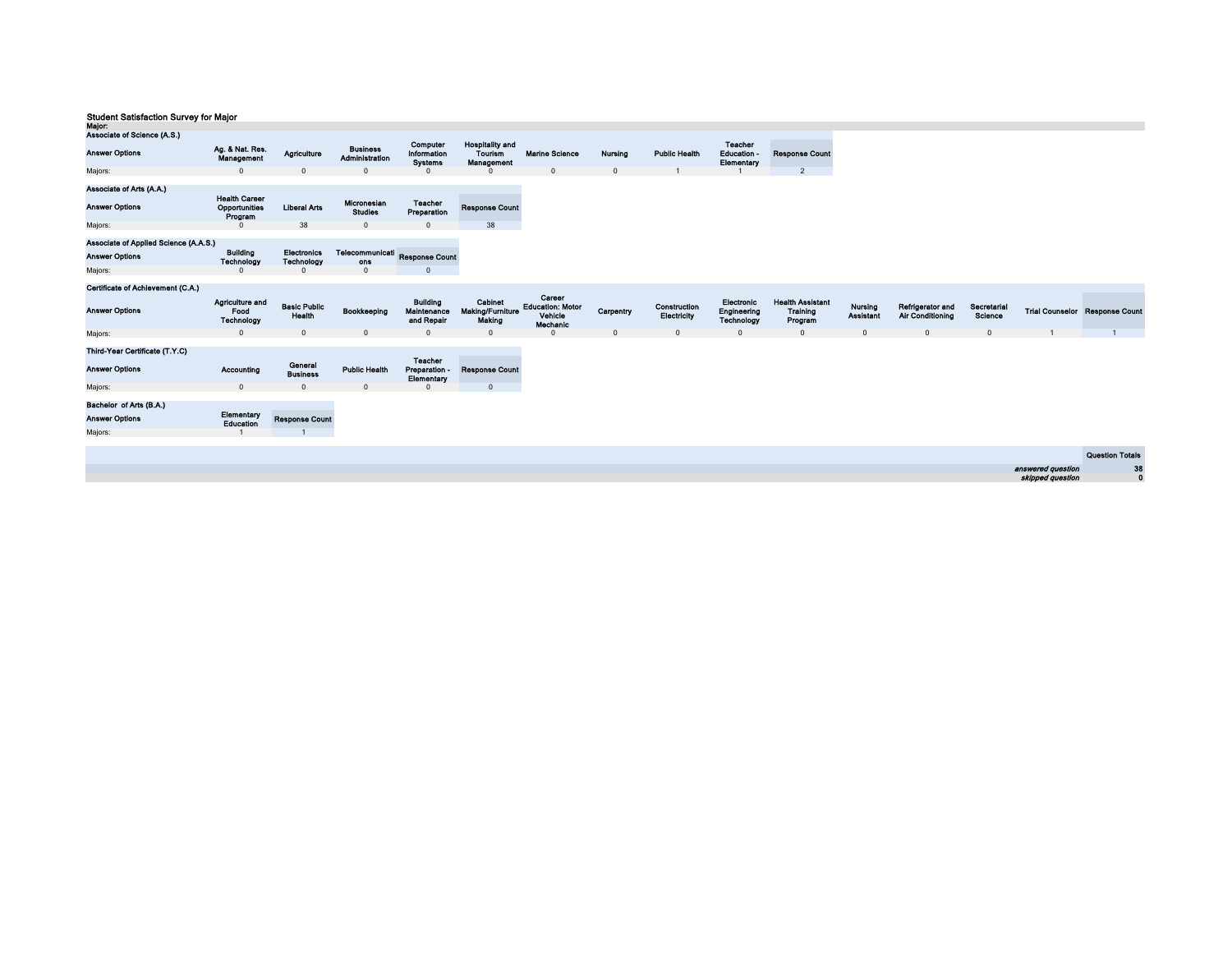| <b>State of Origin:</b> |                     |                   |
|-------------------------|---------------------|-------------------|
| <b>Answer Options</b>   | Response<br>Percent | Response<br>Count |
| Chuuk                   | 8.1%                | 3                 |
| Kosrae                  | 18.9%               | 7                 |
| Pohnpei                 | 59.5%               | 22                |
| Yap                     | 13.5%               | 5                 |
| Other (please specify)  |                     | 2                 |
|                         | answered question   | 37                |
|                         | skipped question    |                   |